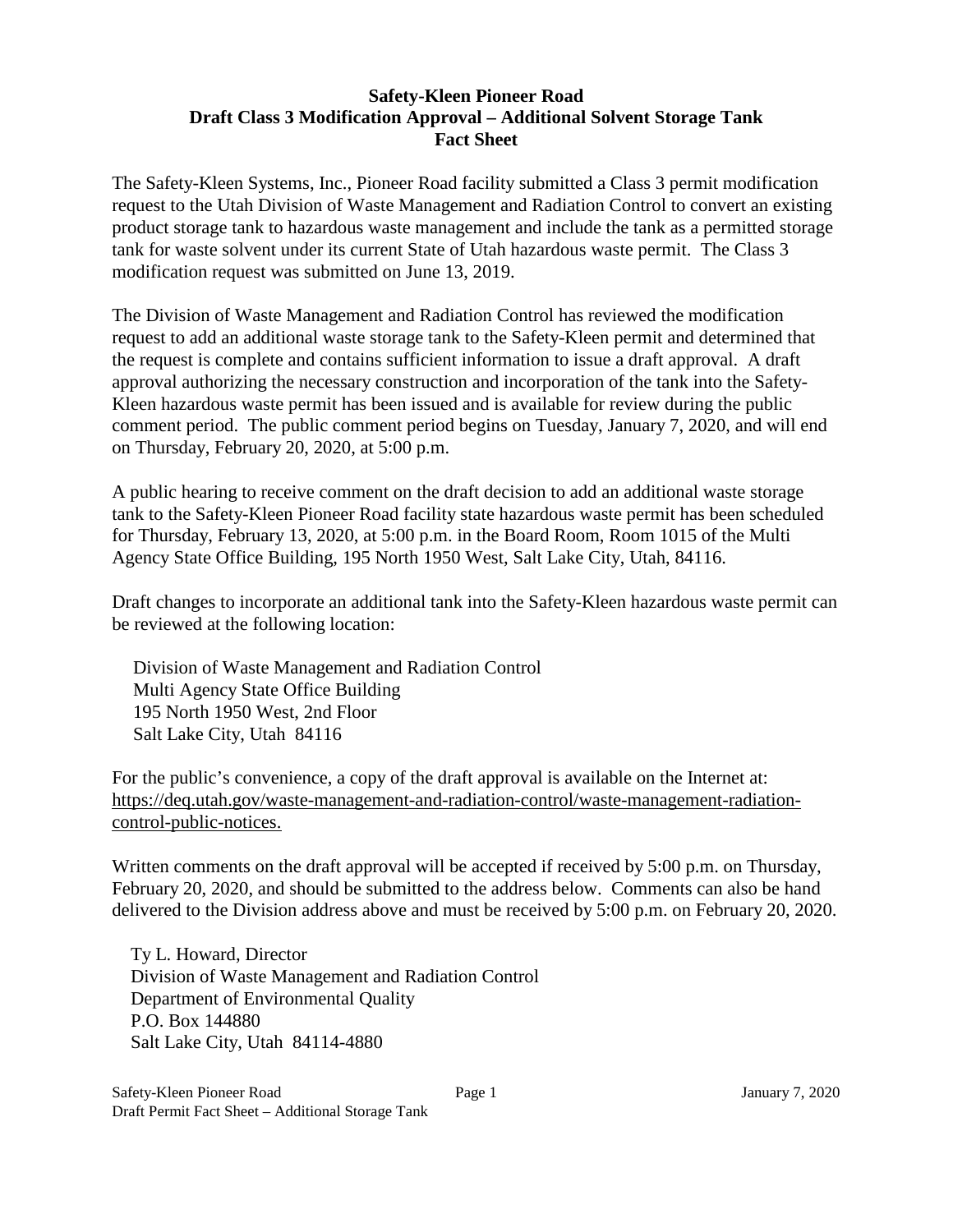Comments can also be sent by electronic mail to: dwmrcpublic@utah.gov. Comments sent in electronic format should be identified by putting the following in the subject line: Public Comment on Safety-Kleen Class 3 Tank Modification. All documents included in comments should be submitted as ASCII (text) files or in pdf format.

Following the public comment period on the draft Safety-Kleen Class 3 modification approval, all public comments will be evaluated and where appropriate will be included in the final decision on whether to issue the approval. A final determination will then be reached on the modification request and the necessary action taken.

Under Utah Code Section 19-1-301.5 a person who wishes to challenge a Permit Order may only raise an issue or argument during an adjudicatory proceeding that was raised during the public comment period and was supported with sufficient information or documentation to enable the director to fully consider the substance and significance of the issue.

For further information on the Safety-Kleen modification request or questions about the draft approval, contact Boyd Swenson of the Division of Waste Management and Radiation Control at (801) 536-0232. In compliance with the Americans with Disabilities Act, individuals with special needs (including auxiliary communicative aids and services) should contact Larene Wyss, Office of Human Resources at (801) 536-4284, Telecommunications Relay Service 711, or by email at [lwyss@utah.gov.](mailto:lwyss@utah.gov)

\_\_\_\_\_\_\_\_\_\_\_\_\_\_\_\_\_\_\_\_\_\_\_\_\_\_\_\_\_\_\_\_\_\_\_\_\_

The Safety-Kleen Pioneer Road facility provides solvent distribution, collection, and reclamation to companies primarily engaged in automobile repair and industrial maintenance services. The facility collects spent petroleum and aqueous solvents and paint wastes. All wastes brought into the facility are ultimately shipped off-site for recycling, treatment or disposal.

The Safety-Kleen facility, located at 1066 South Pioneer Road in Salt Lake City, has a state hazardous waste permit to store hazardous wastes in containers and in a 15,000-gallon storage tank.

The Class 3 modification request proposes to convert an existing 15,000 gallon product storage tank to use as a hazardous waste storage tank and incorporate this change into the state hazardous waste permit. If approved, this would increase the nominal facility hazardous waste storage capacity in tanks to 30,000 gallons.

As part of the preparations for the Class 3 modification request, Safety-Kleen had the product tank transitioning to hazardous waste use, inspected and a structural evaluation completed to confirm the tank meets acceptable industry design standards for above ground tanks for flammable and combustible liquids. New foundations and anchoring details have been designed for both the existing permitted tank and the tank being converted to hazardous waste use and an integrity assessment of both tanks and the associated secondary containment was completed by